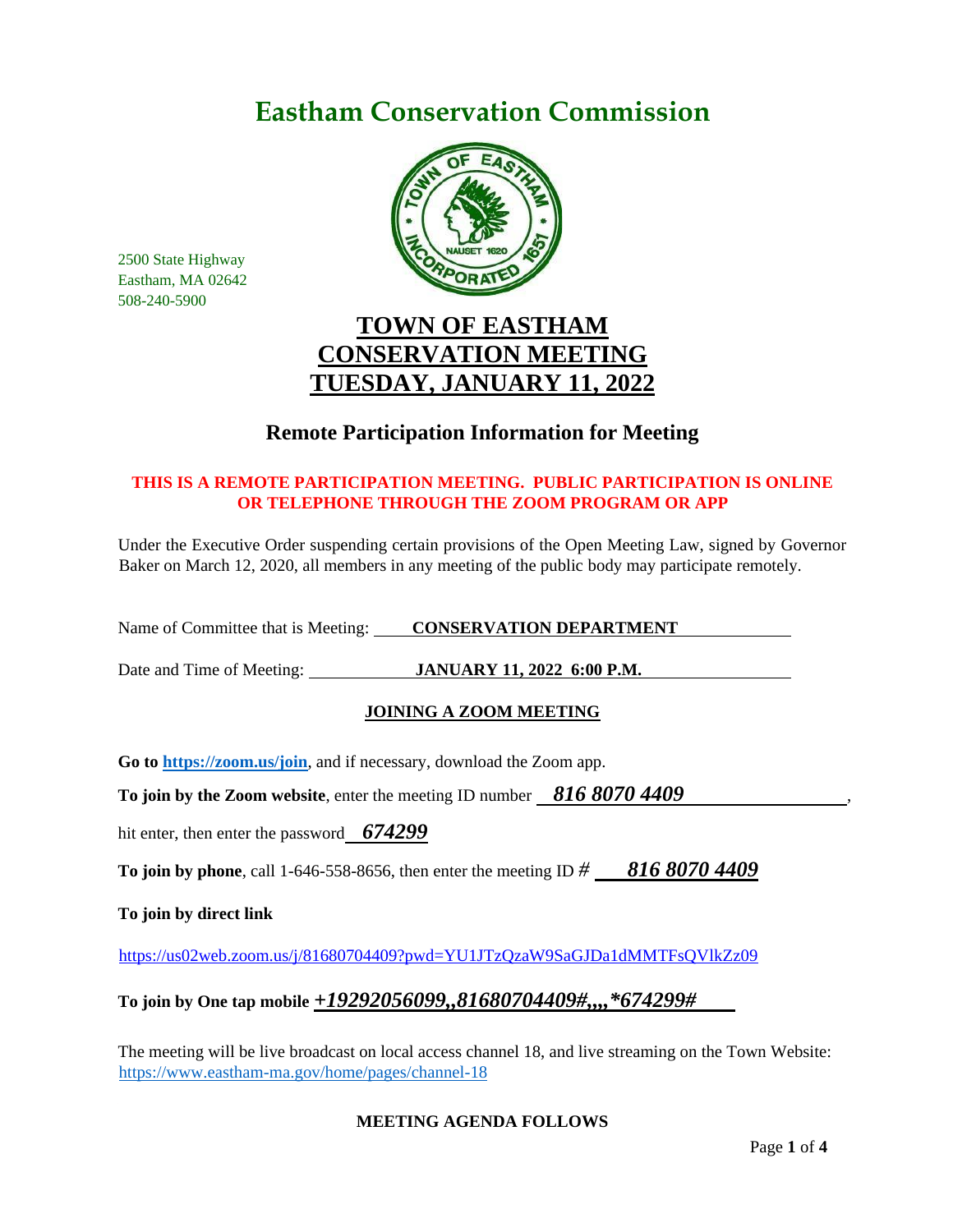## **Eastham Conservation Commission**

2500 State Highway Eastham, MA 02642 508-240-5900



#### **AGENDA**

**Conservation Commission Meeting 6:00 P.M, Tuesday, January 11, 2022 Earle Mountain Room Eastham Town Hall 2500 State Highway Eastham, MA. 02642**

#### **REMOTE PARTICIPATION ONLY (See Conservation Commission Website for Details)**

The Eastham Conservation Commission will hold a public meeting on Tuesday January 11, 2022 at 6:00 PM pursuant to Massachusetts General Law (MGL) Ch. 30A, Sections 18-25 (Open Meeting Law), MGL Ch. 131, Section 40 (Wetlands Protection Act) and Ch. 155 of the Code of the Town of Eastham (Eastham Wetlands Protection Bylaw), in order to consider the following:

#### **PUBLIC HEARINGS**

**Notice of Intent filed by Nathan & Karen Apatow.** Applicant proposes to replace existing beach access stairway at property located at 45 Martha Avenue, Map 10, Parcel 204.

**Notice of Intent filed by Richard Rosen, Trustee.** Applicant proposes to demolish existing dwelling and replace with a new dwelling using the same footprint, installation of a new septic system, invasive species removal and mitigation at property located at 23 Bayberry Lane, Map 13, Parcel 153.

**Notice of Intent filed by Robert Ducibella, Trustee.** Applicant proposes re-construction and ongoing maintenance of a sand drift fence and elective beach nourishment at property located at 55 Bay View Drive, Map 13, Parcel 016.

**Continuation of Notice of Intent filed by George F. C. & D. Sui-Wen.** Applicant proposes to dismantle and rebuild existing rock revetment and proposes 73 cubic yards of annual nourishment at property located at 6 Nans Way, Map 07, Parcel 514A.

**Continuation of Notice of Intent filed by Edward Webber.** Applicant proposes stabilization of a portion of an existing concrete seawall and concrete boat ramp, construction of a stairway, and installation of a three-foot planting zone at the bottom of a coastal bank at property located at 75 Cove Road, Map 18, Parcel 050A.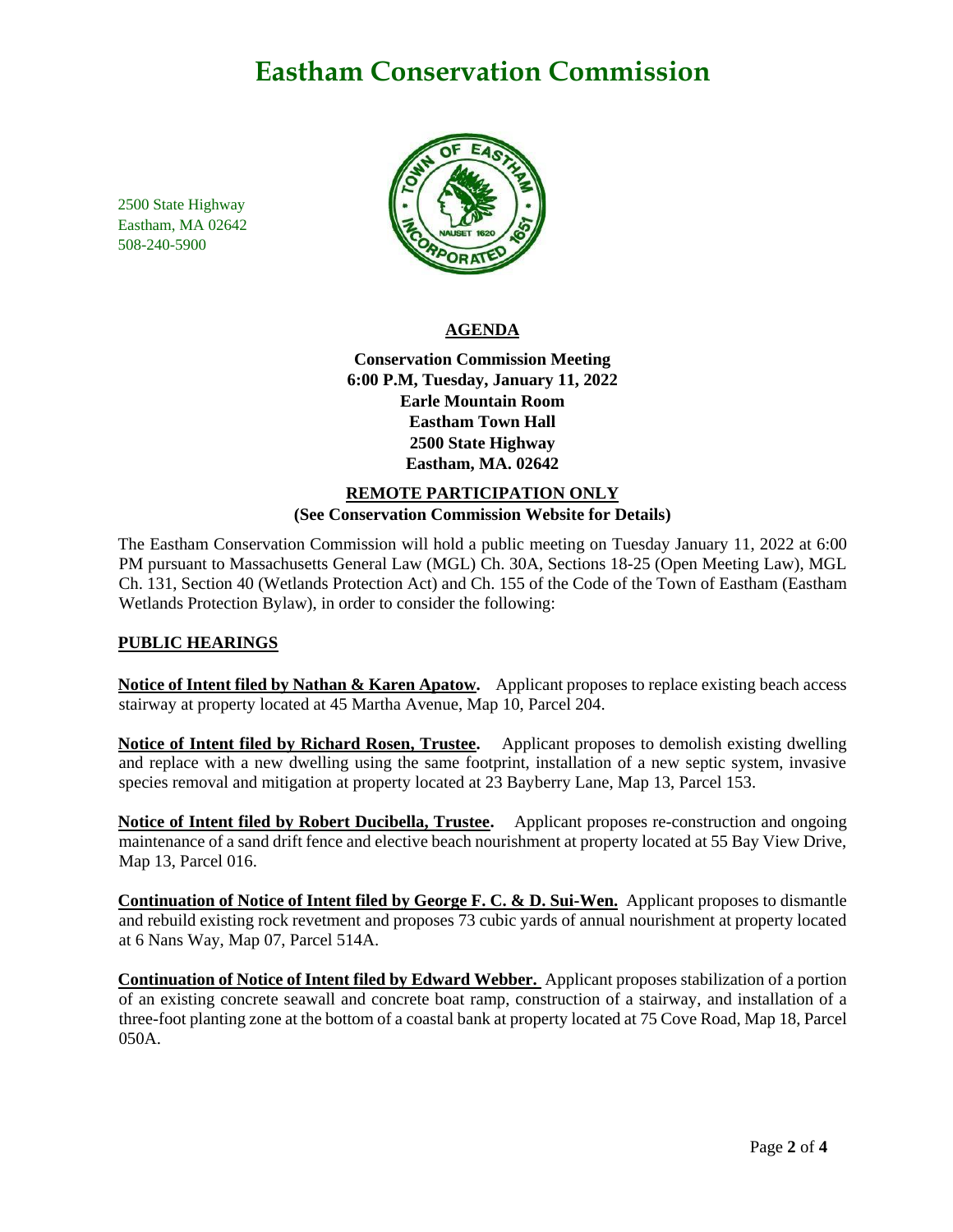**Continuation of Request for Amended Order of Conditions (SE 19-1762)**. Permittee (Town of Eastham) proposes expanding approved truck access from First Encounter Beach to the Boat Meadow Aquaculture Development Area to include the months of June-September at property located at 1620 Samoset Road, Map 16, Parcel 012.

#### **REGULATORY DETERMINATIONS**

**Request for Determination of Applicability filed by Paul and Nancy Underhill.** Applicant proposes a new sewage disposal system at property located at 255 Alston Avenue, Map 11, Parcel 022.

**Request for Determination of Applicability filed by Jeffrey & Linda Fuller.** Applicant proposes to place a wood shed on cinderblocks at property located at 22 Charlie Noble Way, Map 20, Parcel 088.

**Request for Determination of Applicability filed by Christine Doherty & Stephen Oakley.** Applicant proposes water service installation at property located at 160 Crosby Village Road, Map 14, Parcel 212.

**Request for Determination of Applicability filed by Mike Ouimette.** Applicant proposes to construct a new deck at property located at 3292 State Highway, Map 11, Parcel 49D.

**Request for Determination of Applicability filed by Ann Livingston.** Applicant proposes water service installation at property located at 40 Blue Heron Way, Map 18, Parcel 279.

**Authorized After the Fact Request for Determination of Applicability filed by Ellen Chappell.** Applicant proposes water service installation at property located at 250 Governor Prence Road, Map 18, Parcel 318.

#### **ADMINISTRATIVE MATTERS**

**Certificate of Compliance filed for SE 19-218 by Mahala Busselle Bishop, Trustee** for house construction at property located at 145 Goody Hallett Drive, Map 20, Parcel 057.

**Certificate of Compliance filed for SE 19-1562 by Mahala Busselle Bishop, Trustee** for the reconstruction and expansion of a sunroom at property located at 145 Goody Hallett Drive, Map 20, Parcel 057.

**Certificate of Compliance filed for SE 19-1800 by Martha Otowchits, Bayberry Beach Association** for the construction of a rock revetment, reconstruct existing stairs, placement of fill and nourishment on the coastal bank, and plant beach grass at property located in between 295 and 305 Shurtleff Road, Map 07, Parcel 178 and 190.

**Certificate of Compliance filed for SE 19-1424 by Ronald & Jennifer Paasch** for relocating an existing dwelling landward onto an open-pile foundation on a barrier beach at property located at 65 Harmes Way, Map 1, Parcel 100.

**Certificate of Compliance filed for SE 19-1669 by Ronald & Jennifer Paasch** for demolishing existing dwelling and replacement with a new dwelling on a pile foundation, decks and installation of septic system at property located at 65 Harmes Way, Map 01, Parcel 100.

**Certificate of Compliance filed for SE 19-543 by Ronald & Jennifer Paasch** for relocating an existing house and septic system at property located at 65 Harmes Way, Map 1, Parcel 100.

**Plan Change Request for SE 19-1826** for two locust trees to be removed at property located at 245 Mill Road, Map 15, Parcel 024.